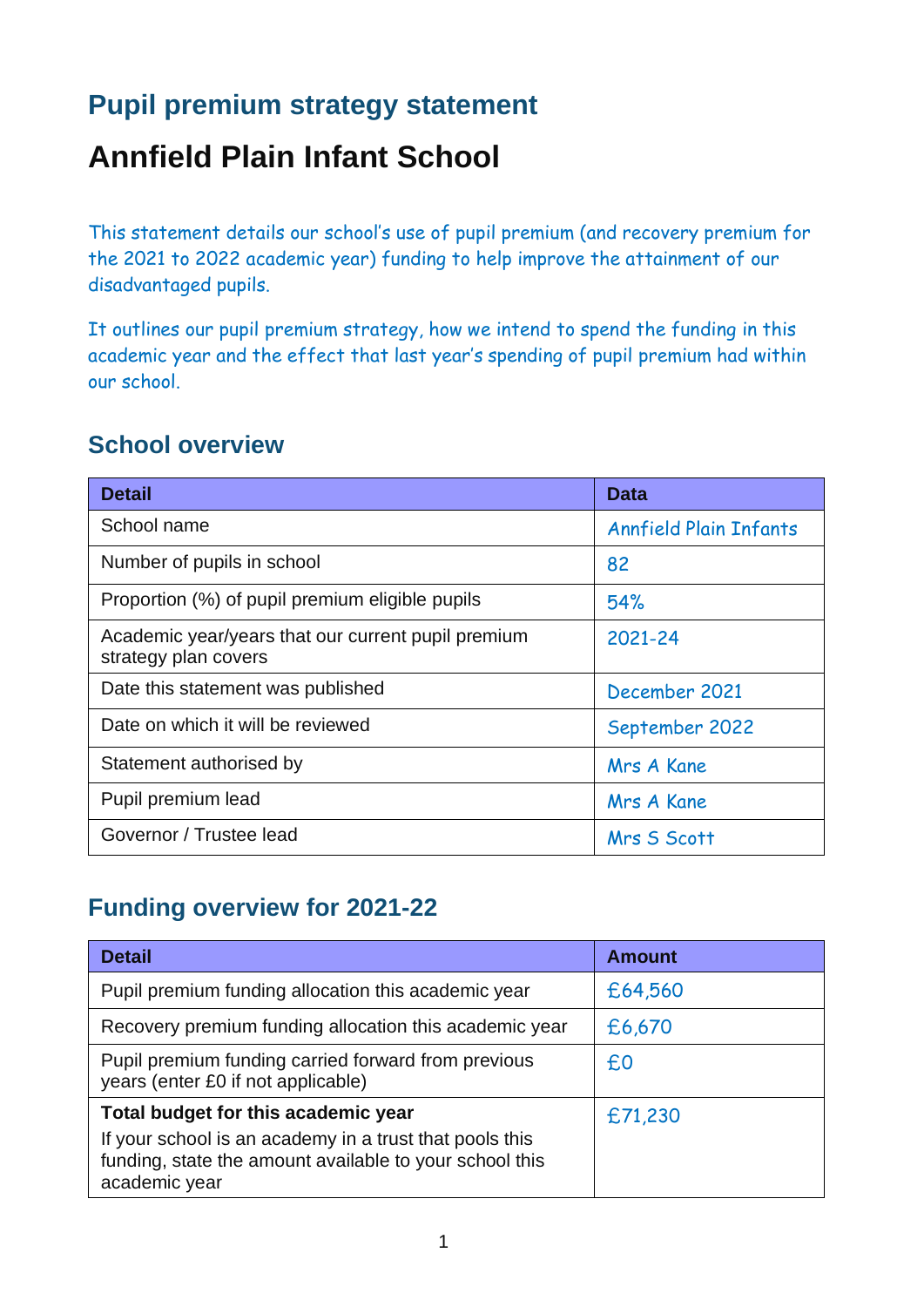# **Part A: Pupil premium strategy plan**

### **Statement of intent**

Annfield Plain Infant School is a small, rural school with 82 pupils on roll. It is situated in an area of deprivation within the top 20% of deprived wards in the country in the Multiple Deprivation Index. Our current pupil premium is significantly higher than national at 54% (national 31%).

At Annfield Plain Infant School our practice is developed to ensure the individual needs of our pupils are met, including those of our most vulnerable pupils. As a result of our work, Pupil Premium Funding is allocated based upon our understanding of the needs of the individual pupils, ensuring that they benefit from individualised programmes based on accurate understanding of what support best suits each pupil. Through this, we aim to overcome barriers to learning and accelerate progress so that these pupils achieve similar outcomes to their peers and diminish the difference between those pupils entitled to Pupil Premium and those who are not.

### **Challenges**

This details the key challenges to achievement that we have identified among our disadvantaged pupils.

| <b>Challenge</b><br>number | <b>Detail of challenge</b><br>Covid lockdowns and covid absences have increased the<br>challenge of each of the challenges itemised below.                                                                                                                                                                  |
|----------------------------|-------------------------------------------------------------------------------------------------------------------------------------------------------------------------------------------------------------------------------------------------------------------------------------------------------------|
|                            | Oral language skills are often lower for disadvantaged children than non-<br>disadvantaged children which slows reading progress/vocabulary<br>development in subsequent years.<br>Pupil premium is higher than national in all current year groups 2021-22:<br>Year R - 38%, Year 1 - 62.5%, Year 2 (58%), |
|                            | School 54%, (national 31%)                                                                                                                                                                                                                                                                                  |
| $\overline{2}$             | Children join the school with skills which are well below expected levels<br>for their age for speech, language and communication, which make it<br>difficult for those pupils to regulate emotions and engage in the<br>curriculum.                                                                        |
| 3                          | Higher percentage of PP children experiencing social and emotional<br>barriers to learning. Many KS1 children are working with external services<br>and often present with complex social and emotional needs.                                                                                              |
| 4                          | High levels of deprivation results in children having limited opportunities<br>to access experiences that enhance their vocabulary for reading and                                                                                                                                                          |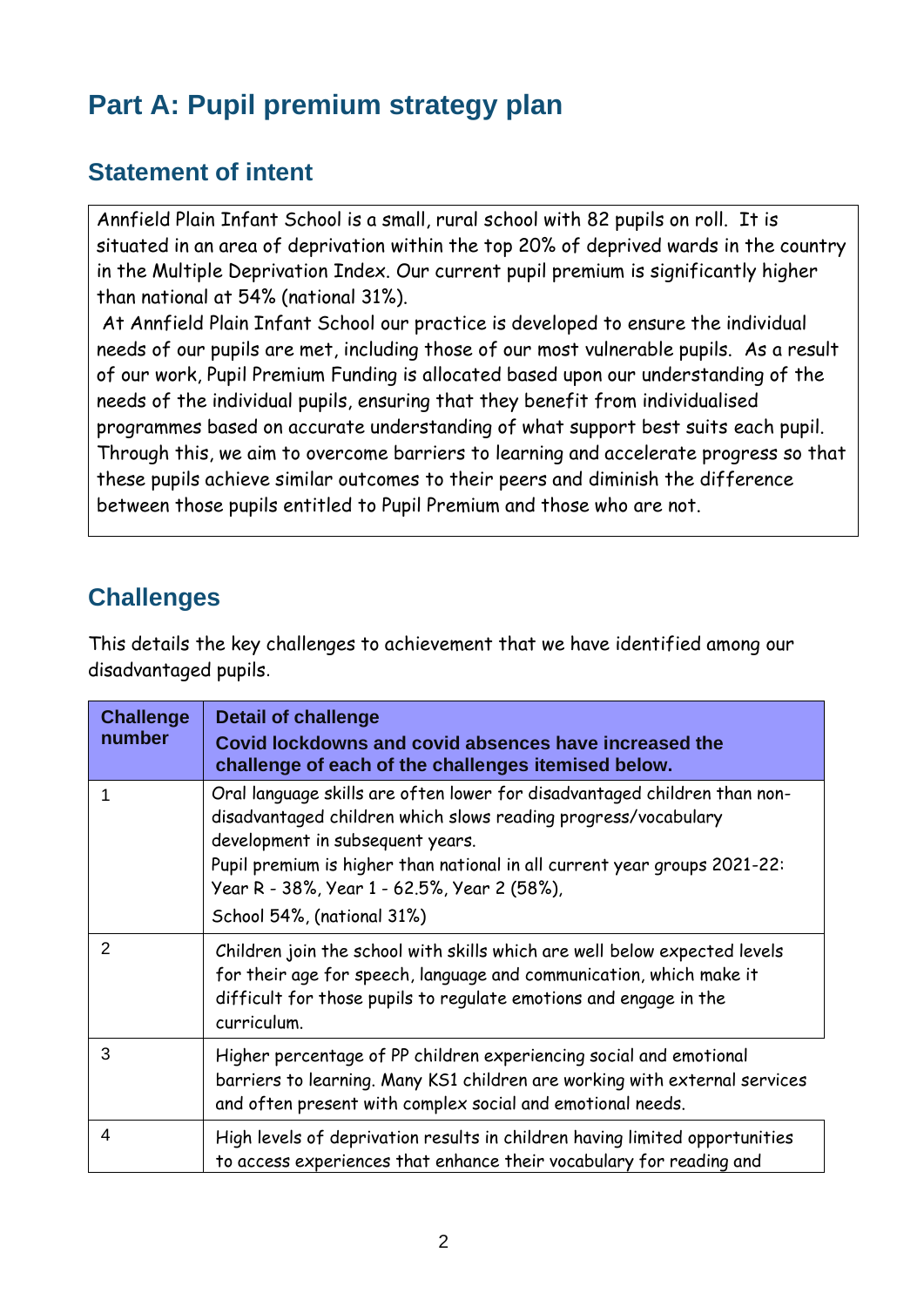|   | writing. School have to ensure that there are opportunities in school to<br>support and value reading.                                                                                                                             |
|---|------------------------------------------------------------------------------------------------------------------------------------------------------------------------------------------------------------------------------------|
| 5 | Attendance is below national expectations. There is a higher percentage<br>of Persistent Absentees in 2021-2022. This needs addressing as<br>absenteeism and lateness is negatively impacting on disadvantaged pupils<br>progress. |

### **Intended outcomes**

This explains the outcomes we are aiming for **by the end of our current strategy plan**, and how we will measure whether they have been achieved.

| <b>Intended outcome</b>                                                                                                                                                                                                                                                                                          | <b>Success criteria</b>                                                                                                                                                                                                                                                                                                                                                                                                          |
|------------------------------------------------------------------------------------------------------------------------------------------------------------------------------------------------------------------------------------------------------------------------------------------------------------------|----------------------------------------------------------------------------------------------------------------------------------------------------------------------------------------------------------------------------------------------------------------------------------------------------------------------------------------------------------------------------------------------------------------------------------|
| Improve children's vocabulary for reading<br>and writing which will enrich their life<br>experiences and impact upon their language<br>development, personal and social<br>development and achievement.                                                                                                          | Pupils eligible for PP will make rapid<br>progress and a greater percentage will<br>achieve ARE in reading and writing.                                                                                                                                                                                                                                                                                                          |
| To provide a wide range of opportunities to<br>develop communication and social skills and<br>to enhance learning experiences to engage<br>children in their learning.                                                                                                                                           | The number of pupils identified as<br>requiring speech and language support<br>improve their fluency - evidenced by S&L<br>assessments, NELI progress and support<br>plan targets.                                                                                                                                                                                                                                               |
| Improved emotional well-being and<br>academic achievement for children<br>experiencing social and emotional barriers<br>to learning, allowing them full access to<br>curriculum and improved achievement;<br>supported through school's range of social<br>and emotional interventions and external<br>services. | Pupils eligible for PP, with social and<br>emotional barriers to learning, will make<br>rapid progress and a greater percentage<br>will achieve ARE.<br>Lockdowns have proved an additional<br>barrier.                                                                                                                                                                                                                          |
| A greater proportion of disadvantaged<br>children will be exposed to a wider range of<br>enrichment social, cultural, musical and<br>sporting experiences which impacts<br>positively upon learning.                                                                                                             | Pupils eligible for PP have opportunities to<br>participate in a wide range of extra-<br>curricular activities both within and<br>outside of the school day.<br>An increased number of visitors in school<br>to support and enhance learning<br>Pupils with PP have opportunities to<br>develop resilience and confidence through<br>having roles of responsibility in school e.g.<br>school council, buddies, eco warriors etc. |
| To improve whole school attendance<br>ensuring children with persistent absence                                                                                                                                                                                                                                  | Average attendance increases for the<br>academic year.                                                                                                                                                                                                                                                                                                                                                                           |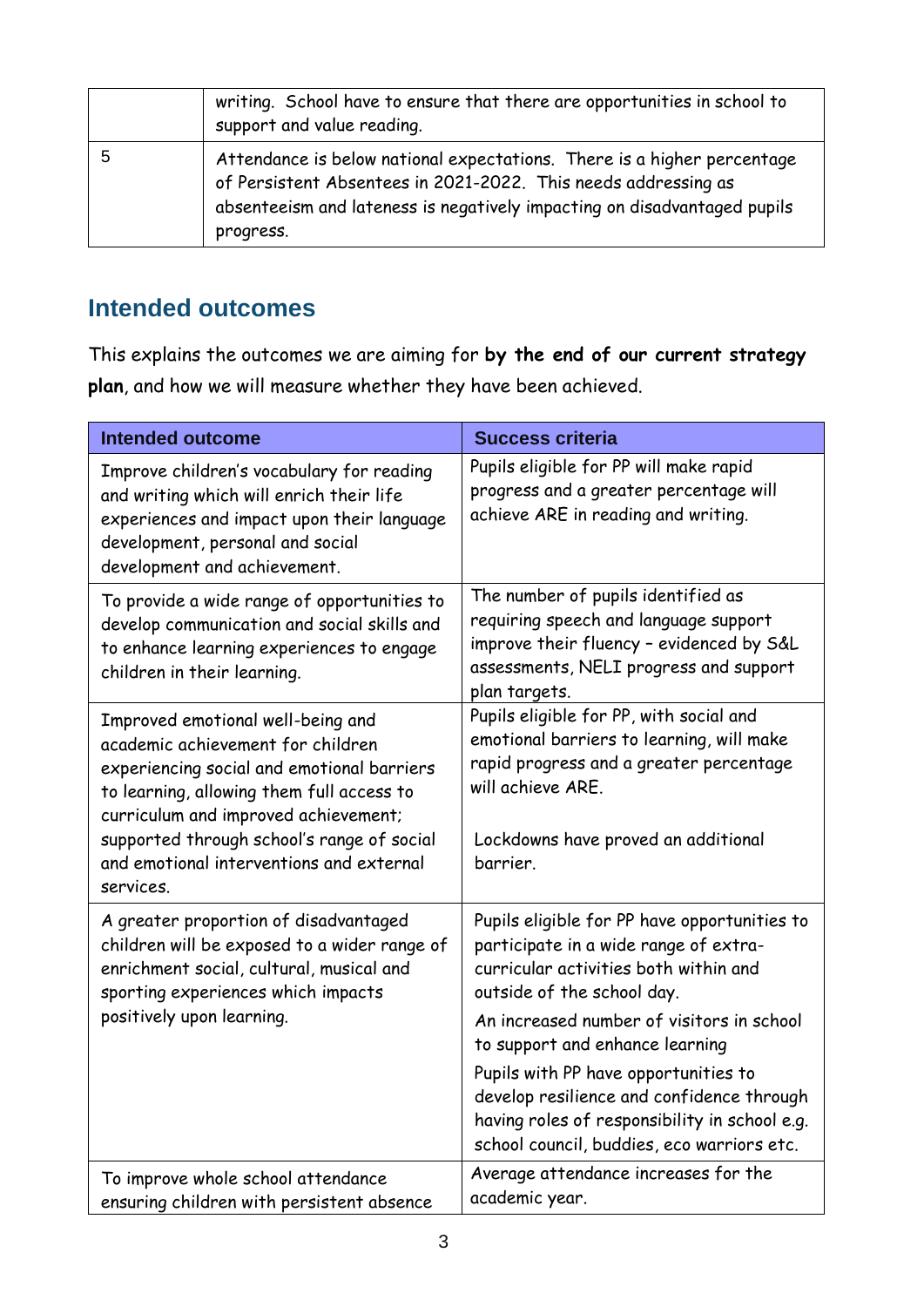### **Activity in this academic year**

This details how we intend to spend our pupil premium (and recovery premium funding) **this academic year** to address the challenges listed above.

### **Teaching (for example, CPD, recruitment and retention)**

Budgeted cost: £13,826

| <b>Activity</b>                                                                                                                                  | Evidence that supports this approach                                                                                                                                                                                                                                                                                                                                                           | <b>Challenge</b><br>number(s)<br>addressed |
|--------------------------------------------------------------------------------------------------------------------------------------------------|------------------------------------------------------------------------------------------------------------------------------------------------------------------------------------------------------------------------------------------------------------------------------------------------------------------------------------------------------------------------------------------------|--------------------------------------------|
| Staff CPD                                                                                                                                        | High quality staff CPD is essential to follow EEF principles.<br>This is followed up during staff meetings and INSET. We are<br>establishing links with a local English Hub and have leading<br>practitioners in all the core areas.                                                                                                                                                           | 1, 2, 3 & 4                                |
| Zones of Regulation<br>training for all<br>staff                                                                                                 | EEF finding show that approaches to develop social and<br>emotional learning have a positive impact on outcomes and<br>that embedding programs into school culture, staff training<br>and buy in are key. (impact +4 months)<br>https://educationendownmentfoundation.org.uk/education-<br>evidence/teaching-learnong-toolkit/social-and-emotional-<br>learning                                | 2 & 3                                      |
| Phonics/Writing<br>programme<br>Training<br>for all staff                                                                                        | The phonics programme will be used for whole class and<br>targeted intervention and benefits have been reported by<br>DfE.htt<br>EEF findings show that high quality teaching of phonics has a<br>positive impact on outcomes and consistency in delivery is<br>key. (impact +5 months)<br>https://educationendowmentfoundation.org.uk/educationevid<br>ence/teaching-learning-toolkit/phonics | 1, 2 & 4                                   |
| Training for all staff<br>in EYFS and KS1 on<br>promoting Oracy                                                                                  | EEF findings show that oral language interventions have a<br>positive impact on outcomes and that consistency in delivery<br>is key. (impact +5 months)<br>https://educationendowmentfoundation.org.uk/educationevid<br>ence/teaching-learning-toolkit/oral-language-interventions                                                                                                             | 1 & 2                                      |
| Personalised ICT<br>programs to develop<br>core subjects, as an<br>addition to use at<br>home, as well as<br>school. To provide a<br>structured, | EEF teaching and learning toolkit-review of evidence of<br>impact of teaching comprehension strategies: High impact<br>for very low cost based on extensive evidence (+6 months)                                                                                                                                                                                                               | 1 & 4                                      |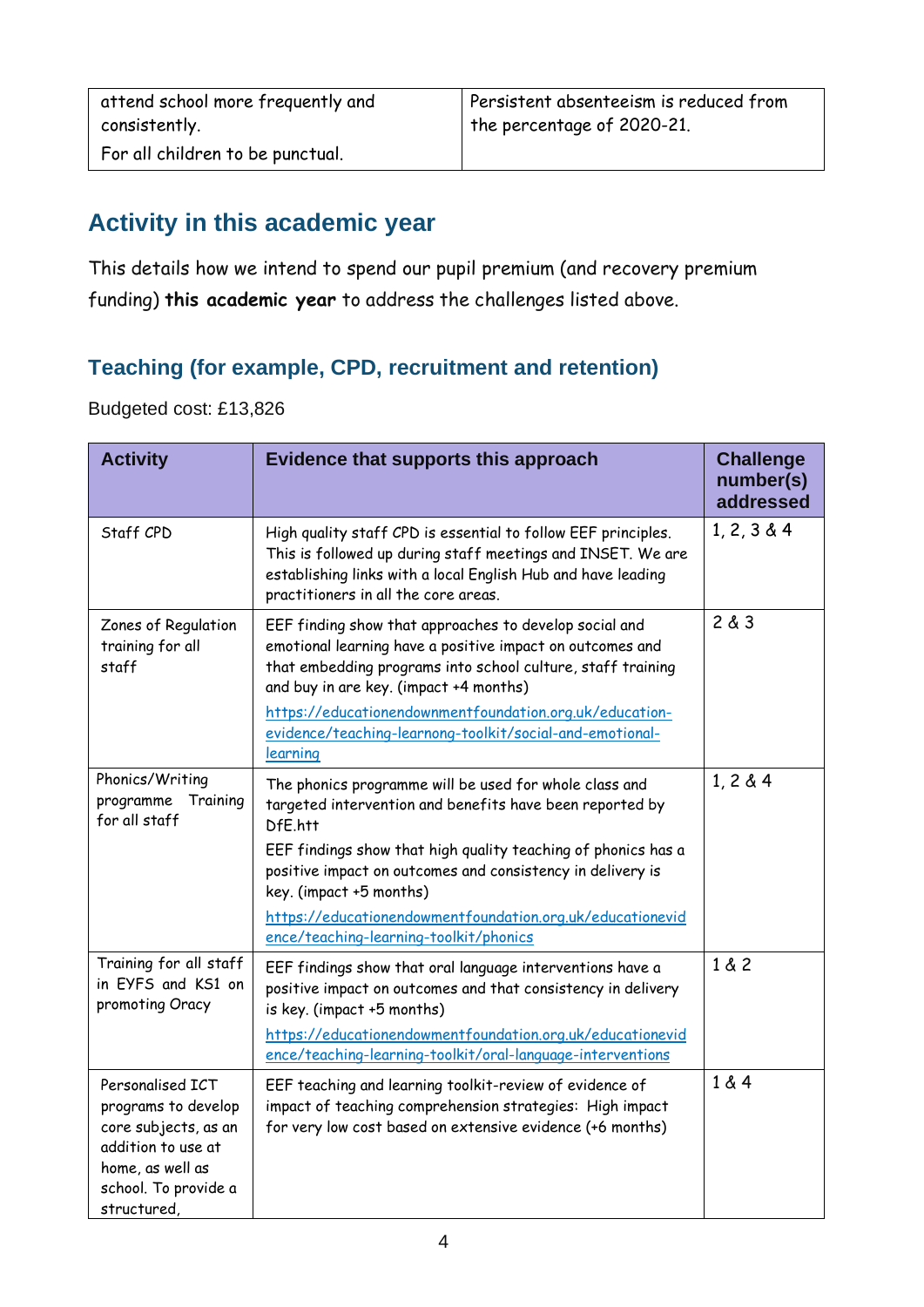| personalised route<br>of learning.<br><b>Education City</b><br><b>Accelerated Reader</b><br>New Era        |                                                                                                                                     |             |
|------------------------------------------------------------------------------------------------------------|-------------------------------------------------------------------------------------------------------------------------------------|-------------|
| Reading lead has had<br>release time to<br>observe and monitor,<br>providing feedback<br>and CPD to staff. | Training and monitoring for use of new resources and<br>timetable with all staff concerned. To be monitored across<br>the year.     | 1, 2 & 4    |
| Ginger Bear Training                                                                                       | Opportunities for less confident children to engage more<br>confidently in a small group. Raised self-esteem for these<br>children. | $1, 2 \& 3$ |

### **Targeted academic support (for example, tutoring, one-to-one support structured interventions)**

Budgeted cost: £37,840

| <b>Activity</b>                                                                                                               | Evidence that supports this approach                                                                                                                                                                                                                                                                                                                                                 | <b>Challenge</b><br>number(s)<br>addressed |
|-------------------------------------------------------------------------------------------------------------------------------|--------------------------------------------------------------------------------------------------------------------------------------------------------------------------------------------------------------------------------------------------------------------------------------------------------------------------------------------------------------------------------------|--------------------------------------------|
| <b>Intervention TA KS1</b><br>To support with<br>significant catch-up<br>phonics, language,<br>reading, writing and<br>maths. | EEF teaching and learning toolkit-review of evidence of<br>impact of high quality additional adult feedback:<br>High impact for very low cost based on moderate evidence.<br>$(+8$ months)<br>EEF teaching and learning toolkit-review of evidence of<br>impact of teaching comprehension strategies:<br>High impact for very low cost based on extensive evidence.<br>$(+6$ months) | 1, 2, 3 and 4                              |
| TA in FS language<br>support<br>Low attainment on<br>entry in language<br>and communication<br>skills.                        | EEF teaching and learning toolkit-review of evidence of<br>impact of teaching assistant support:<br>Moderate impact for moderate cost based on moderate<br>evidence. (+4 months)                                                                                                                                                                                                     | 1 & 4                                      |
| School led tutor                                                                                                              | EEF shows that small group tuition has a positive impact on<br>outcomes and that accurate diagnostic assessment of<br>children's needs and training for staff is key. (impact +4)<br>https://educationendowmentfoundation.org.uk/educationevid<br>ence/teaching-learning-toolkit/smallgrouptuition                                                                                   | 1,2 & 4                                    |
| Additional staff time<br>after<br>provide<br>to<br>school reading<br>sessions.                                                | EEF findings show that 1-1 teaching has a positive impact on<br>outcomes and that training for staff is key. (impact +5)<br>https://educationendowmentfoundation.org.uk/educationevid<br>ence/teaching-learning-toolkit/one-to-one-tuition                                                                                                                                           | 4                                          |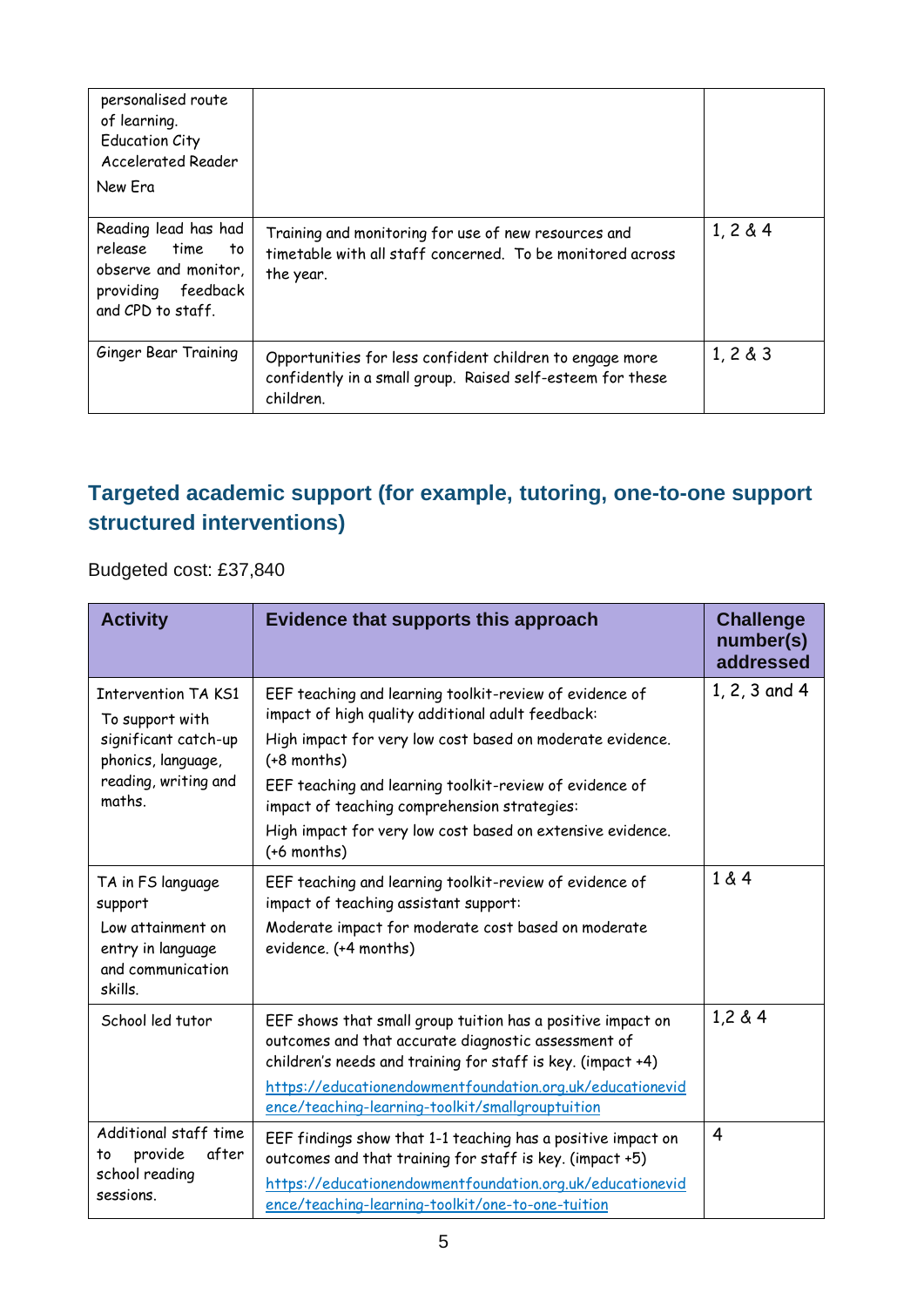| Accelerated reader,<br>NELI, Speech and<br>Language Link                                                                                                          | Data shows the positive impact these programmes have on<br>attainment.                                                                                                                                                                | 4     |
|-------------------------------------------------------------------------------------------------------------------------------------------------------------------|---------------------------------------------------------------------------------------------------------------------------------------------------------------------------------------------------------------------------------------|-------|
| Additional<br>reading<br>during<br>sessions<br>lunchtime<br>with<br>lunchtime supervisors                                                                         | 1:1 reading practice and support to enable those children who<br>are less able to access support at home to engage with their<br>books.                                                                                               | 4     |
| Invest in resources,<br>trips and visitors to<br>develop creativity (eq<br>- Now Press Play) to<br>broaden children's<br>experiences linked to<br>the curriculum. | EEF findings show that approaches to develop arts and<br>creativity have a positive impact on outcomes. (impact +3)<br>https://educationendowmentfoundation.org.uk/educationevid<br>ence/teaching-learning-toolkit/arts-participation | 2 & 4 |

### **Wider strategies (for example, related to attendance, behaviour, wellbeing)**

Budgeted cost: £19,560

| <b>Activity</b>                                                                                                                                                                                                                  | Evidence that supports this approach                                                                                                                                                                                                                                                              | <b>Challenge</b><br>number(s)<br>addressed |
|----------------------------------------------------------------------------------------------------------------------------------------------------------------------------------------------------------------------------------|---------------------------------------------------------------------------------------------------------------------------------------------------------------------------------------------------------------------------------------------------------------------------------------------------|--------------------------------------------|
| Attendance<br>Officer<br>Improve<br>attendance and<br>punctuality<br>through<br>developing<br>positive<br>relationships and<br>regular<br>reviews/meetings.<br>Attendance<br>officer monthly to<br>collate data,<br>letters etc. | EEF findings show that effective parental engagement has a positive<br>impact on outcomes and it can be more effective for children with lower<br>prior attainment. (impact +4)<br>https://educationendowmentfoundation.org.uk/educationevidence/teaching-<br>learning-toolkit/parentalengagement | 5                                          |
| LSA social and<br>emotional<br>interventions:<br>Ginger Bear, Relax<br>Kids, soft                                                                                                                                                | EEF teaching and learning toolkit - review of evidence of impact of social<br>and emotional learning:<br>Moderate impact for low cost based on extensive evidence. (+5)                                                                                                                           | 3                                          |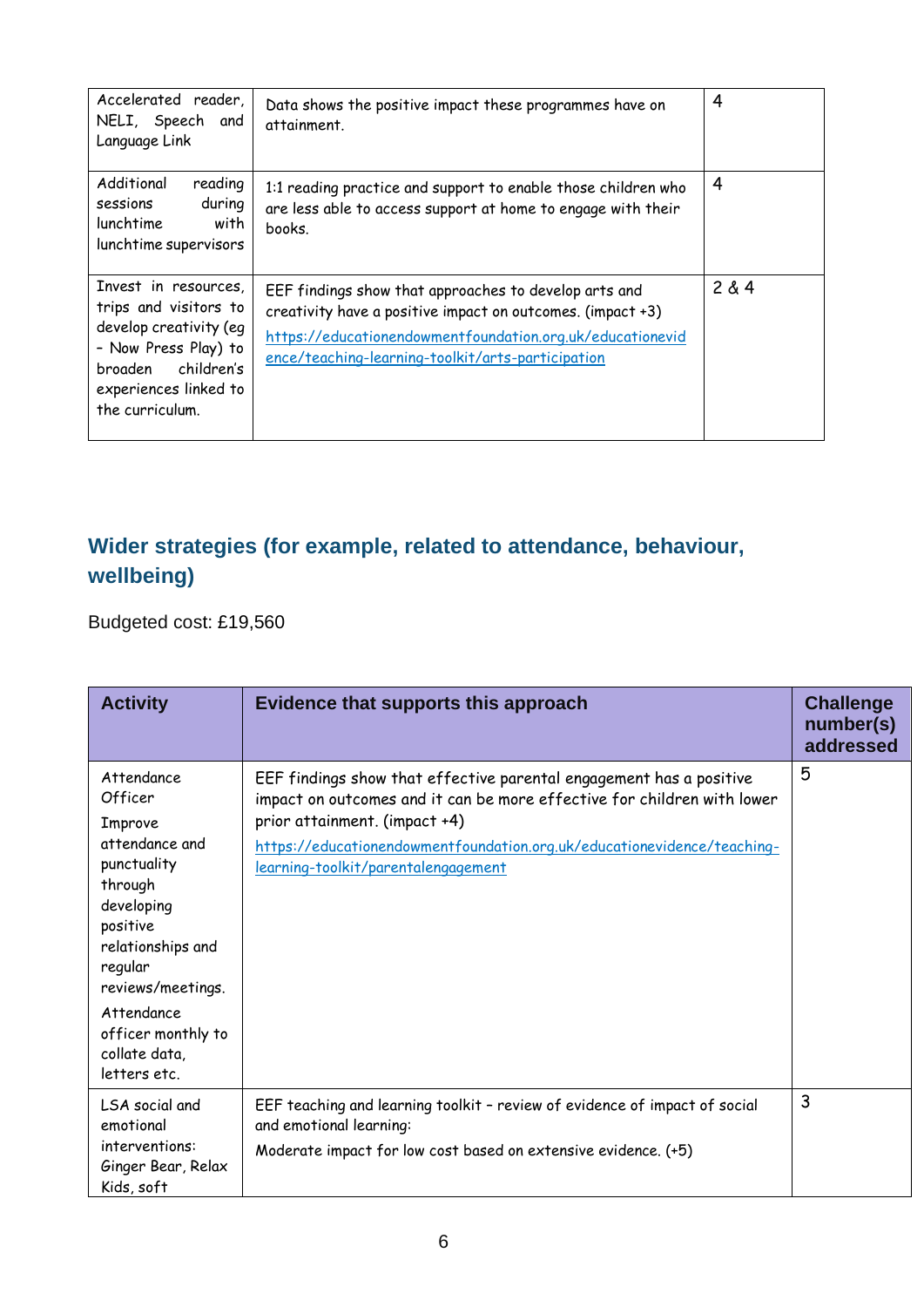| transition,<br>Rainbows                                                                                                                             |                                                                                                                                                                                                                          |       |
|-----------------------------------------------------------------------------------------------------------------------------------------------------|--------------------------------------------------------------------------------------------------------------------------------------------------------------------------------------------------------------------------|-------|
| School Counsellor                                                                                                                                   | With the increase of social services involvement, it is essential that we<br>know the children and can spot triggers which will affect learning.<br>Several children have bereavement issues or have been exposed to DV. | 2 & 3 |
| Service Level<br>Agreements for<br>external services<br>to support social<br>and emotional<br>interventions.<br>EWEL<br>Educational<br>Psychologist | More frequent behaviour difficulties mean PP children receive more stages<br>within our behaviour system. Crisis response provides support for those<br>children with difficulties that could lead to exclusion          | 3     |

### **Total budgeted cost 71,230**